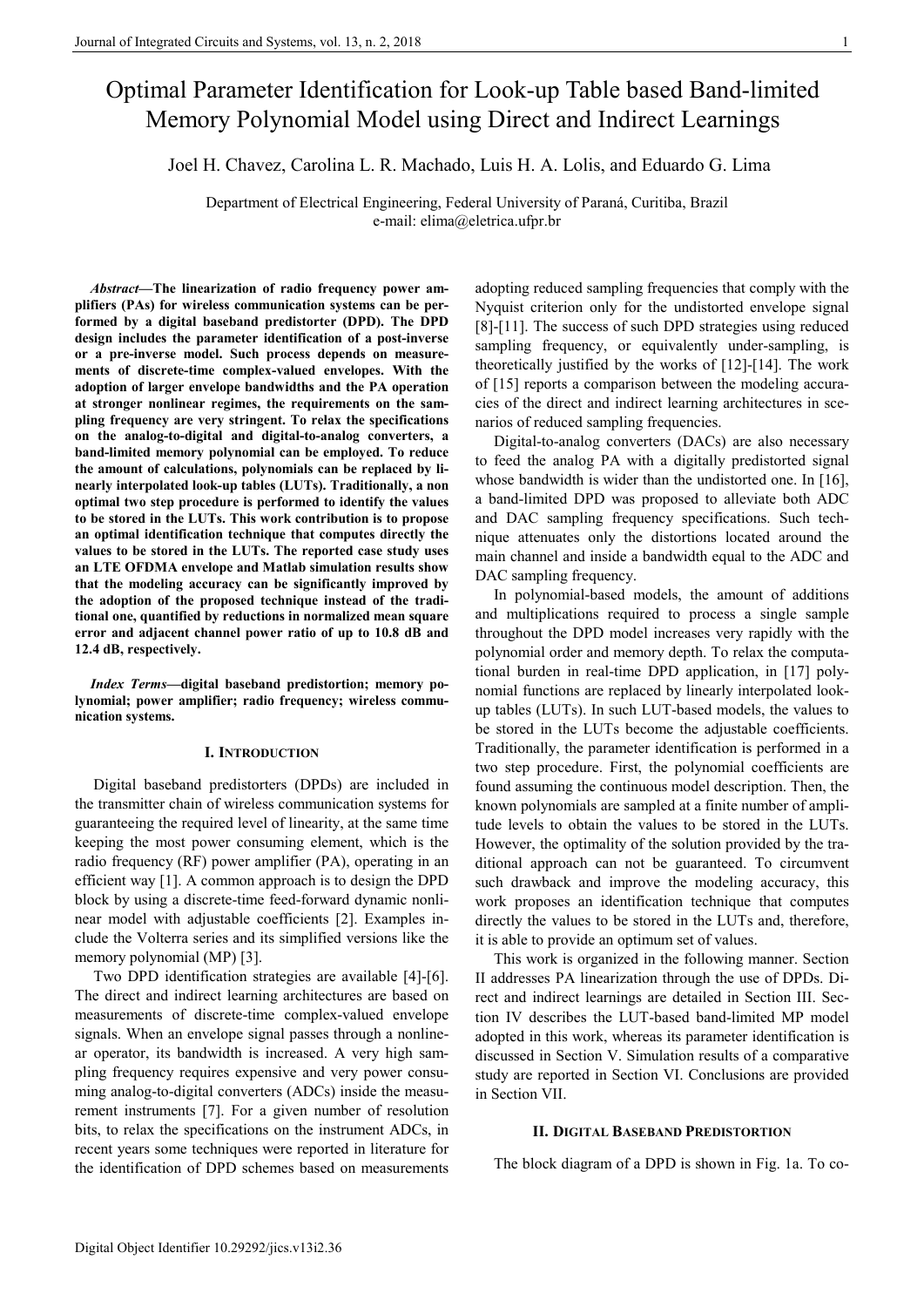rrect the nonlinearities introduced by the PA, a DPD block is put before the PA in a cascade connection. The DPD provides the inverse effect with respect to the behavior of the PA. Figure 1b shows three transfer characteristics: DPD transfer characteristic (DPD output  $\tilde{v}_n$  as a function of DPD input  $\tilde{x}_n$ ), PA transfer characteristic (PA output  $\tilde{y}_n$  as a function of PA input  $\tilde{v}_n$ ) and transfer characteristic of cascade connection between DPD and PA (PA output  $\tilde{y}_n$  as a function of DPD input  $\tilde{x}_n$ ). As illustrated in Fig. 1b, the DPD has an expansive characteristic, in contrast with the PA compression aspect. Besides, Fig. 1c indicates that the DPD is fed with an undistorted envelope  $\tilde{x}_n$ . Nonlinearities inside the DPD model intentionally distort the DPD output  $\tilde{v}_n$ , causing spectral regrowth in the signal applied as PA input. The nonlinear distortions generated by the PA cancel those produced by the DPD, providing an undistorted PA output  $\tilde{y}_n$ .

To design a DPD, a topology of its behavioral model must be selected. Such model must manipulate complexvalued envelopes, provide a nonlinear relationship between input and output envelopes, take into account memory effects and perform as few as possible computations. Neural networks and polynomials with memory are the most common choices [2]. In common, they have adjustable coefficients that must be chosen based on optimization procedures. In this work, polynomial approaches are employed because, in contrast to neural networks, they are linear in their parameters.



Fig.1 Basic concepts in DPD: a) block diagram of a cascade connection; b) transfer characteristic curves; c) power spectral densities.

## **III. DIRECT AND INDIRECT LEARNING ARCHITECTURES**

Once a DPD model is chosen, the next step is the identification of its parameters. This section addresses the direct and indirect approaches for performing such task.

### *A. Direct Learning*

Figure 2 shows the block diagram of the direct learning architecture [5]. Observe that the DPD desired output is not known. In a cascade connection of a DPD followed by a PA, the purpose is that the cascade output be a linear replica (apart from a linear gain *g*) of the cascade input. Hence, the DPD coefficient estimation by this method must include the PA model, which manipulates in a nonlinear way the DPD output. In this way, the coefficient extraction is posed as a nonlinear optimization problem, where the nonlinear function to be minimized is the mean square of an error signal  $\tilde{e}_n$  defined by the difference between the DPD input signal  $\tilde{x}_n$  and the PA output signal divided by *g* ( $\tilde{y}_n/g$ ).



Fig.2 Direct learning architecture.

Therefore, direct learning, in addition to the need for a PA model, always requires nonlinear optimization algorithms, like Gauss-Newton, Levenberg-Marquardt [18]. Depending on the initial guess, such algorithms can be trapped in local minima that can only be corrected by the inclusion of additional algorithms (e.g. genetic algorithms, particle swarms, simulated annealing), which demand for greater computational complexity than a linear algorithm such as the least squares (LS). In the direct learning, the error signal has a bandwidth equal to the undistorted envelope signal.

## *B. Indirect Learning*

Indirect learning [6] is an architecture in which the coefficients of a post-distorter (PoD) – connected in cascade after a PA – is first identified and then copied to a DPD – connected in cascade before a PA – of same topology. In fact, for polynomial models truncated to the same order *P*, the pre- and post-inverse models are the same [19].

In a first PoD identification, as shown in Fig. 3a, the PA is excited by an undistorted input  $\tilde{v}_n$  and a distorted signal corrupted by spectral regrowth is measured at the PA output  $\tilde{y}_n$ . Since the input and output roles are exchanged in PA and PoD blocks, the PoD input  $\tilde{y}_n/g$  is distorted (where *g* is the PA small-signal gain), while the PoD output  $\tilde{w}_n$  is an undistorted signal. The polynomial parameters are obtained through a linear algorithm, such as LS, and then copied as parameters of a DPD of same topology. In a DPD, as shown in Fig. 1, the input  $\tilde{x}_n$  is an undistorted signal and the output  $\tilde{v}_n$  is a distorted signal. Hence, the DPD works in a differ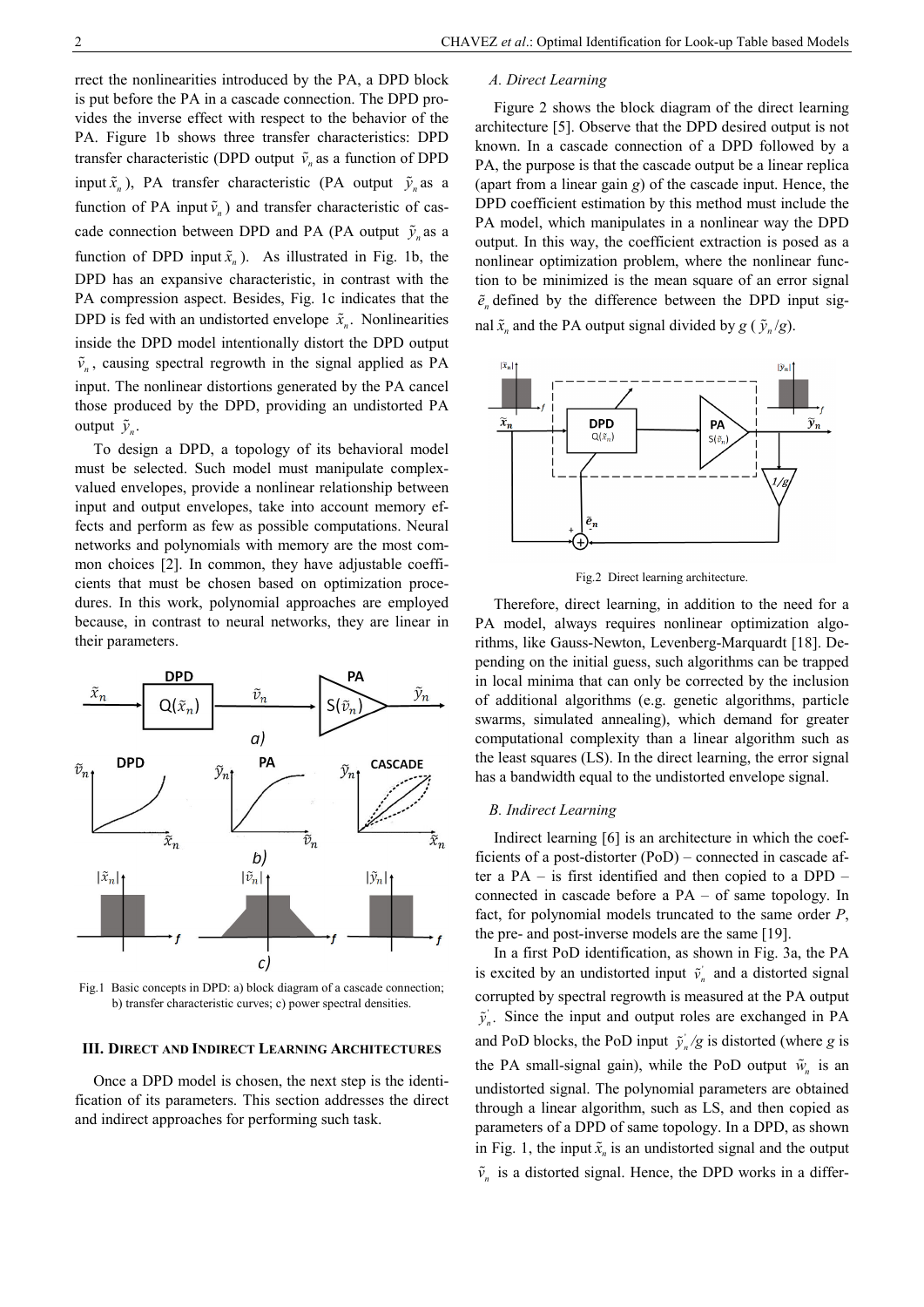ent configuration, concerning the input and output distortion levels, in comparison with the first identified PoD. As a consequence, degradation in linearization capability is expected. To solve this problem, the PoD parameter identification process must be repeated, but now with the PA excited by a predistorted signal obtained based on the DPD parameters previously identified, as shown in Fig. 3b. These new PA input  $\tilde{v}_n^*$  and output  $\tilde{y}_n^*$  signals are used to identify a second PoD, whose operation now resembles the operation of the DPD (e.g. undistorted input and distorted output). Novel PoD estimations can be computed, repeating the same procedure, but using the previous DPD as the starting point for collecting PA data. From the second PoD and so on, the error signal  $\tilde{e}_n$  to be minimized is computed as the difference between two distorted signals.



Fig.3 Indirect learning architecture: a) PoD first iteration; b) PoD second iteration.

## **IV. LUT-BASED BAND-LIMITED MP MODEL**

In this work, the DPD model is described by a bandlimited MP model according to:

$$
\tilde{v}_n = \left( \sum_{m=0}^M \tilde{x}_{n-m} \sum_{p=1}^P \tilde{h}_{m,p} a_{n-m}^{2(p-1)} \right) * \{LPF\},\tag{1}
$$

where  $\tilde{x}_n$  and  $\tilde{v}_n$  indicate complex-valued DPD input and output envelopes, respectively,  $a<sub>n</sub>$  is the amplitude component of  $\tilde{x}_n$ ,  $\tilde{h}_{m,p}$  are complex-valued parameters, *P* is the polynomial order, *M* is the memory length, \* stands for convolution and *LPF* refers to a lowpass filter. The block diagram of the band-limited MP model is shown in Fig. 4.



Fig.4 Block diagram of band-limited MP model.

As reported in [16], the lowpass filter has the purpose of constraining the spectral content of the predistorted signal inside the ADC/DAC sampling frequency of *BW*. Due to the limited bandwidth of (1), the DPD is only able to linearize the PA output at the frequency range from -*BW*/2 to +*BW*/2. For DPD purposes, the PA output must then be subject to a bandpass filter of same bandwidth.

The computation of outputs from polynomials such as (1) demands for a huge quantity of additions and multiplications. Besides, the amount of necessary calculation increases very rapidly with the polynomial order and memory length. As proposed in [17], to reduce the computational complexity the one-dimensional polynomials of (1) can be replaced by linearly interpolated look-up tables (LUT). To that purpose, first rewrites (1) as:

$$
\tilde{v}_n = \left(\sum_{m=0}^M \tilde{x}_{n-m} f_m^{POL}(a_{n-m}^2)\right) * \{LPF\},\tag{2}
$$

where the one-dimensional polynomials  $f_m^{POL}$  (for *m* ranging from 0 to *M*) are given by:

$$
f_m^{POL}(a_{n-m}^2) = \sum_{p=1}^{P} \tilde{h}_{m,p} a_{n-m}^{2(p-1)}.
$$
 (3)

Each  $f_m^{POL}$  takes as argument a single real-valued information, given by the squared input amplitude component  $a_{n-m}^2$ . Each  $f_m^{POL}$  returns a complex-valued information according to (3). Instead of performing all the additions and multiplications demanded by (3) at every time a new argument is applied, in the LUT-based approach each  $f_m^{POL}$  is replaced by the storage of a finite number of *Q* input and output values, as reported in Table I.

|  |  |  |  |  |  | Table I. Information stored in a LUT with $Q$ addressable positions. |  |
|--|--|--|--|--|--|----------------------------------------------------------------------|--|
|  |  |  |  |  |  |                                                                      |  |

| LUT real-valued | LUT complex-valued   |  |  |  |  |
|-----------------|----------------------|--|--|--|--|
| input           | output               |  |  |  |  |
| $e_{m,1}$       | $\tilde{S}_{m,1}$    |  |  |  |  |
| $e_{m,2}$       | $\overline{S}_{m,2}$ |  |  |  |  |
|                 |                      |  |  |  |  |
| $e_{m,Q}$       | $\tilde{S}_{m}$ 0    |  |  |  |  |

In Table I, LUT real-valued inputs are designated by  $e_{m,q}$ (with *q* ranging from 1 to *Q*) and LUT complex-valued outputs are designated by  $\tilde{s}_{m,q}$  (with *q* ranging from 1 to *Q*). At every time a new argument  $a_{n-m}^2$  is applied, the comparative operation  $e_{m,q-1} \le a_{n-m}^2 \le e_{m,q}$  is performed to find the integer index *q*, which must be on the range from 2 to *Q*. The outputs  $\tilde{s}_{m,q-1}$  and  $\tilde{s}_{m,q}$  associated to the two consecutive LUT inputs  $e_{m,q-1}$  and  $e_{m,q}$  are read and, using linear interpolation, each  $f_m^{POL}$  is approximated by:

$$
f_m^{POL}(a_{n-m}^2) \approx \tilde{s}_{m,q-1} + \left(\frac{\tilde{s}_{m,q} - \tilde{s}_{m,q-1}}{e_{m,q} - e_{m,q-1}}\right) (a_{n-m}^2 - e_{m,q-1}). \quad (4)
$$

The LUT-based technique allows for a simpler implementation because it reduces the amount of necessary additions and multiplications, at the expense of reading pre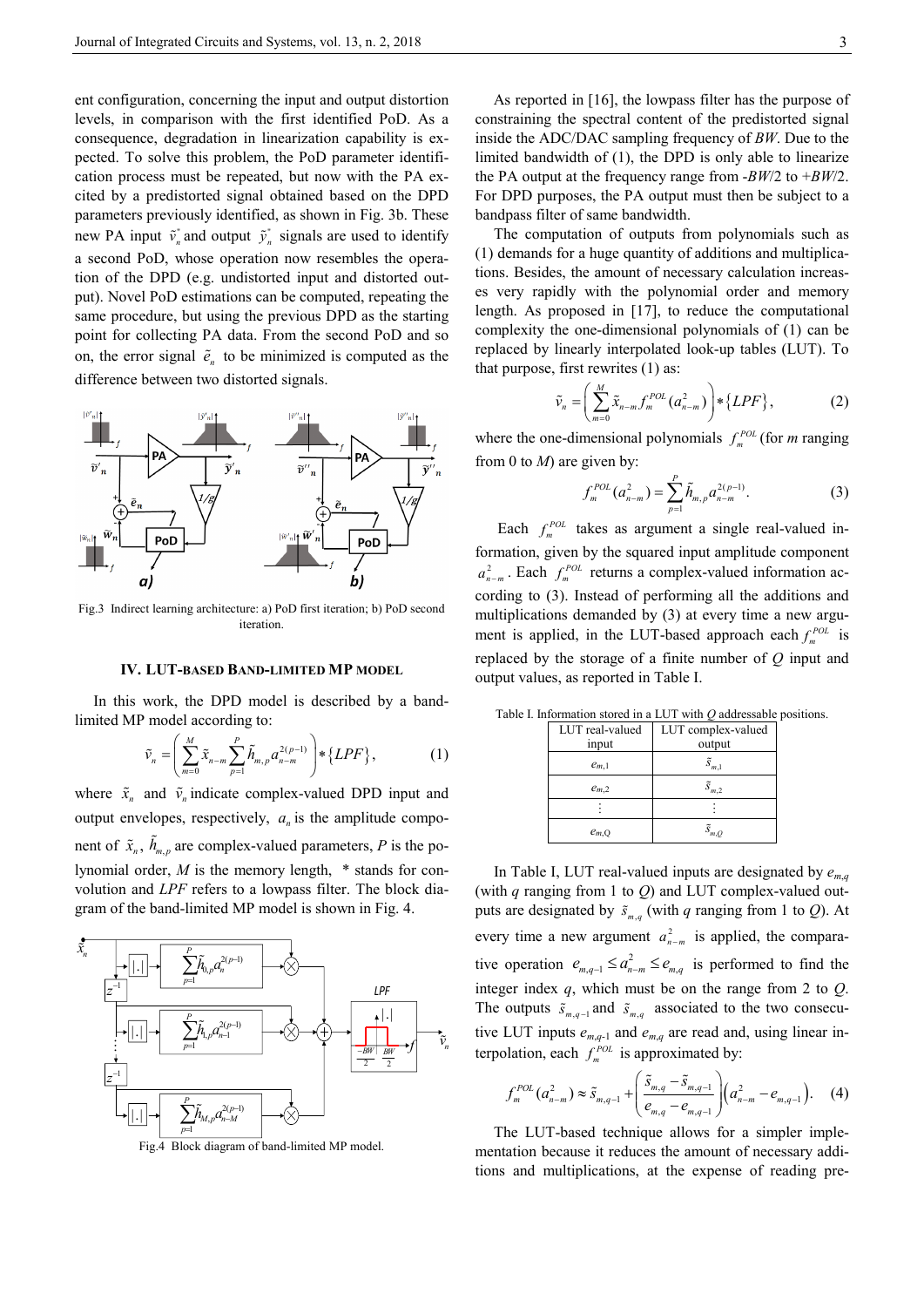viously stored data and then performing linear interpolation. Indeed, in the LUT-based approach, according to (4), the computation of an output is always performed by the same number of additions and multiplications, independent of the polynomial order.

# **V. PARAMETER IDENTIFICATION OF THE LUT-BASED BAND-LIMITED MP MODEL**

This section addresses the identification of the bandlimited LUT-based memory polynomial. Two techniques are reported here to find the LUT complex-valued output values  $\tilde{s}_{m,q}$ . All of the LUT real-valued input values  $e_{m,q}$ are predetermined as equally spaced values starting in zero. The *LPF* and the values for *M*, *P* and *Q* are also assumed known before the  $\tilde{s}_{m,q}$  parameter identification. First, a traditional technique based on a two step procedure is reported. Then, a proposed direct approach is introduced.

### *A. Traditional technique*

The traditional parameter identification method is divided into two processes. The first one is to calculate all of the polynomial parameters  $\tilde{h}_{m,p}$  of (1). Because (1) is linear in the parameters  $\tilde{h}_{m,p}$ , such task can be performed by a linear method such as the LS. Given a set of *N* input and output data, all polynomial parameters can be found with:

$$
\tilde{\mathbf{h}} = (\tilde{\mathbf{X}}_{\text{POL}}^H \tilde{\mathbf{X}}_{\text{POL}})^{-1} (\tilde{\mathbf{X}}_{\text{POL}}^H \tilde{\mathbf{v}}),
$$
\n(5)

where the operator  $(.)^H$  indicates the complex conjugate transpose,  $\tilde{\mathbf{h}} = \begin{bmatrix} \tilde{h}_{0,1} & \cdots & \tilde{h}_{M,P} \end{bmatrix}^T$  is the row vector containing all the polynomial parameters,  $\tilde{\mathbf{v}} = \begin{bmatrix} \tilde{v}_{1+M} & \cdots & \tilde{v}_{N} \end{bmatrix}^T$  is the row vector containing the output data and  $\tilde{\mathbf{X}}_{pot}$  is the regression matrix which manipulates the input samples according to:

$$
\tilde{\mathbf{X}}_{POL} = \begin{bmatrix} \tilde{x}_{1+M} a_{1+M}^{0} * LPF & \cdots & \tilde{x}_1 a_1^{2(P-1)} * LPF \\ \vdots & \vdots & \vdots \\ \tilde{x}_N a_N^{0} * LPF & \cdots & \tilde{x}_{N-M} a_{N-M}^{2(P-1)} * LPF \end{bmatrix} .
$$
 (6)

With all polynomial parameters identified, the second phase of this approach can be done, that is, all polynomial functions of (3) are evaluated having as argument each one of the LUT input values  $e_{m,q}$  to provide the values for all  $\tilde{s}_{m,q}$ . Therefore, in the traditional approach, the order of the system to be solved by the LS is dependent on the polynomial order *P*, but not on the number of LUT addressable positions *Q*.

# *B. Proposed Technique*

The optimality of the solution provided by the LS in the traditional approach is assured only if continuous polynomial functions are employed. Hence, after the sampling of polynomial functions and the application of linear interpolation, there is no guarantee that the error is minimized. To circumvent such drawback of the traditional approach, this work proposes a technique that is able to provide an

optimum set of values for the  $\tilde{s}_{m,q}$  parameters. The proposed approach introduces a method to calculate all  $\tilde{s}_{m,q}$ values directly, that is, without previously knowing any polynomial function. The band-limited LUT-based MP model is in fact also linear in the parameters  $\tilde{s}_{m,q}$ . As a consequence, the  $\tilde{s}_{m,q}$  parameter identification can be performed into a single step by LS. Given a set of *N* input and output data, all  $\tilde{s}_{m,q}$  can be found with:

$$
\tilde{\mathbf{s}} = (\tilde{\mathbf{X}}_{LUT}^H \tilde{\mathbf{X}}_{LUT})^{-1} (\tilde{\mathbf{X}}_{LUT}^H \tilde{\mathbf{v}}),
$$
\n(7)

where  $\tilde{\mathbf{s}} = \begin{bmatrix} \tilde{s}_{0,1} & \cdots & \tilde{s}_{M,Q} \end{bmatrix}^T$  is the row vector containing all the LUT complex-valued parameters,  $\tilde{\mathbf{v}} = \begin{bmatrix} \tilde{v}_{1+M} & \cdots & \tilde{v}_{N} \end{bmatrix}^T$ is the row vector containing the output data and  $\tilde{\mathbf{X}}_{LUT}$  is the regression matrix which manipulates the input samples by:

$$
\begin{bmatrix} \tilde{x}_{1+M} \mathbf{r}_{0}^{LUT}(a_{1+M}^{2}) * LPF & \cdots & \tilde{x}_{1} \mathbf{r}_{M}^{LUT}(a_{1}^{2}) * LPF \\ \vdots & \vdots & \vdots \\ \tilde{x}_{N} \mathbf{r}_{0}^{LUT}(a_{N}^{2}) * LPF & \cdots & \tilde{x}_{N-M} \mathbf{r}_{M}^{LUT}(a_{N-M}^{2}) * LPF \end{bmatrix}, (8)
$$

in which  $\mathbf{r}_{m}^{LUT}(a_{n-m}^2)$  indicates column vectors with *Q* columns. The interpolated output of a given LUT depends only on the information of two consecutive positions of the given LUT. Hence, for each one of these  $\mathbf{r}_{m}^{LUT}$ , there are only two columns with non null values. In other words, any  $\mathbf{r}_m^{LUT}$  is filled with (*Q*-2) null values. To obtain the two values different from zero to be inserted in each  $\mathbf{r}_{m}^{LUT}$ , first the integer index q between 2 and Q that satisfies  $e_{m,q-1} \le a_{n-m}^2 \le e_{m,q}$ must be computed. Then:

$$
\mathbf{r}_{m}^{LUT}(a_{n-m}^{2}) = [0 \cdots 0 \tilde{r}_{m,q-1} \tilde{r}_{m,q} 0 \cdots 0], \quad (9)
$$

$$
\tilde{r}_{m,q-1} = 1 - \left[ \frac{a_{n-m}^2 - e_{m,q-1}}{e_{m,q} - e_{m,q-1}} \right],
$$
\n(10)

$$
\tilde{r}_{m,q} = \left[ \frac{a_{n-m}^2 - e_{m,q-1}}{e_{m,q} - e_{m,q-1}} \right].
$$
\n(11)

Therefore, in the proposed approach, the order of the system to be solved by the LS is dependent on  $Q$ , but not on the polynomial order *P*.

## **VI. VALIDATION**

In this section, Matlab simulation results of several distinct DPDs are reported. The undistorted envelope signal is an LTE OFDMA with a bandwidth of 20 MHz. The PA to be linearized is described by (1), exchanging the input and output roles, with the complex-valued coefficients reported in Table II, followed by a lowpass filter with *BW* = 38.4 MHz described by an idealized frequency sequence of 4096 equally spaced samples, composed by ones and zeros for desired and undesired frequencies, respectively. The sampling frequency is set to 153.6 MHz. All the simulated DPDs share the LUT-based band-limited MP topology with  $M = 1, Q = 4, e_{m,1} = 0, e_{m,2} = 1/3, e_{m,3} = 2/3, e_{m,4} = 1$  and using the aforementioned idealized frequency sequence to implement *LPF*. The DPDs differ among them by their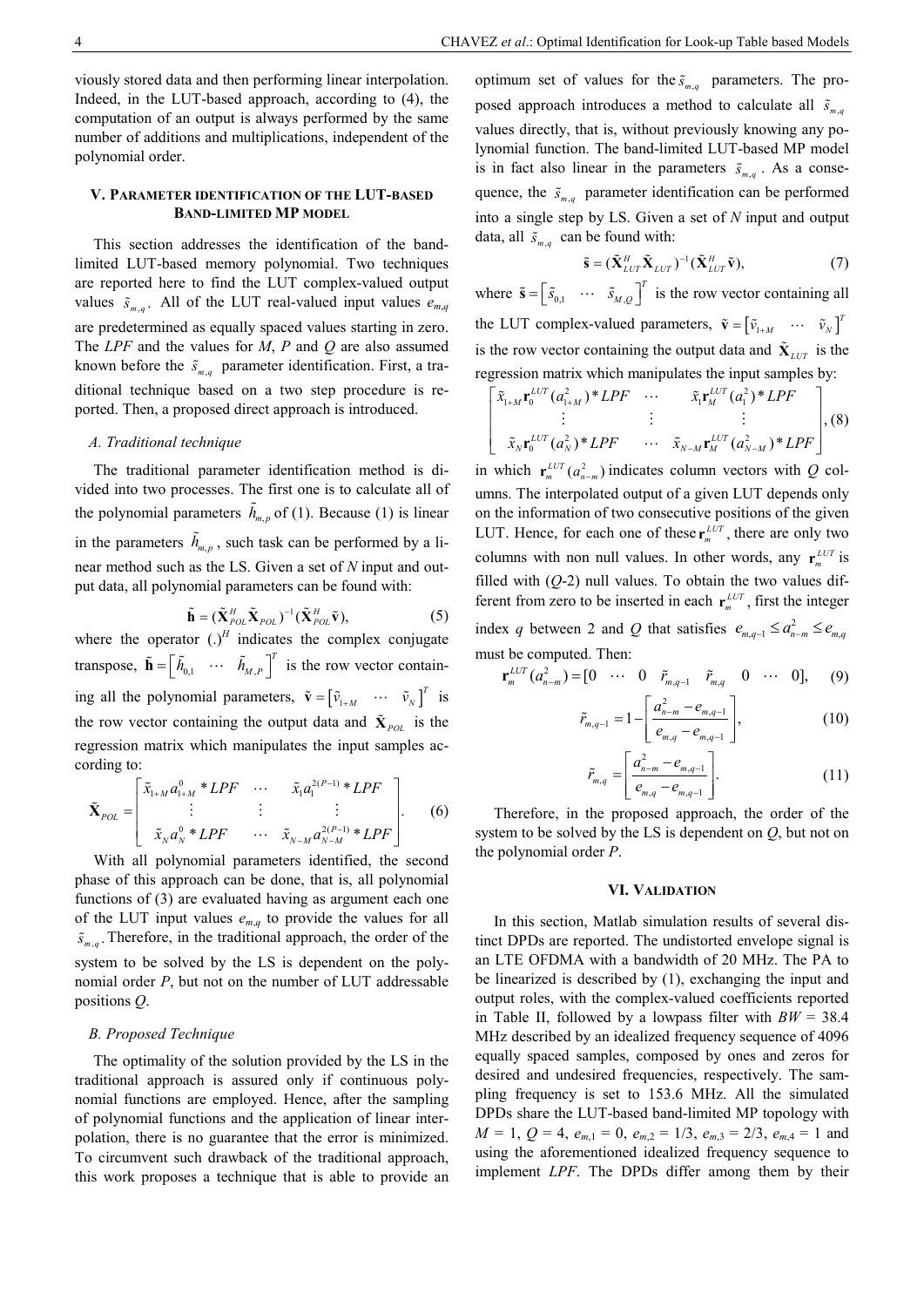training algorithms. Both direct and indirect learning architectures, as well as traditional and proposed parameter identifications, are employed for the DPD identification. The traditional parameter identification approach assumes  $P = 5$ .

Table II. PA complex-valued coefficients.

| Coeff                | Value               | Coeff                | Value               |  |  |
|----------------------|---------------------|----------------------|---------------------|--|--|
| $\tilde{h}_{0,1}$    | $-0.0515 - j0.0831$ | $\tilde{h}_{1,1}$    | $1.0538 + j0.0612$  |  |  |
| $h_{0,2}$            | $0.5407 + j0.0729$  | $h_{1,2}$            | $-1.6840 + j0.3680$ |  |  |
| $\tilde{h}_{0,3}$    | $-0.5777 + j0.0293$ | $h_{1,3}$            | 2.9292 - j0.4123    |  |  |
| $\tilde{h}_{_{0,4}}$ | $0.2852 - j0.1514$  | $\tilde{h}_{_{1,4}}$ | $-3.2223 + j0.2051$ |  |  |
| $\tilde{h}_{_{0.5}}$ | $-0.0218 + j0.1011$ | $\tilde{h}_{1.5}$    | $1.3383 - j0.0130$  |  |  |

The validation of the linearization capability of a DPD is assessed by the normalized mean square error (NMSE) [20] and the adjacent channel power ratio (ACPR). The ACPR calculation employs main channel bandwidth of 18 MHz, adjacent channels with 9 MHz bandwidth and frequency separation between main and adjacent channels of 14.7 MHz. Table III presents the results obtained with the distinct strategies.

Five iterations of the indirect learning architecture are reported in Table III. NMSE and ACPR values improved significantly from first to second iterations. These improvements reflect the behavior explained in Section III.B, since the second identified PoD works in a scenario closer to the DPD validation. Third to fifth iterations improve only slightly the linearization capability with respect to the second iterations. For the parameter identification with the direct learning architecture, Levenberg-Marquardt algorithm was used as the optimization algorithm by Matlab nonlinear least squares [18]. The initial guess uses the parameters found in the fifth iterations of indirect learning. In comparison with the indirect learning, the direct learning improves the NMSE and ACPR results up to 0.9 dB and 2.4 dB, respectively. However, such improvement can only be achieved at the expense of performing a nonlinear procedure.

|                      |                 | Traditional         |                     | Proposed    |                     |                     |  |
|----------------------|-----------------|---------------------|---------------------|-------------|---------------------|---------------------|--|
| Architecture         | <b>Iter</b>     | <b>NMSE</b><br>[dB] | <b>ACPR</b><br>[dB] | <b>Iter</b> | <b>NMSE</b><br>[dB] | <b>ACPR</b><br>[dB] |  |
|                      | 1 <sub>st</sub> | $-30.2$             | $-42.9$             | 1st         | $-35.6$             | $-49.1$             |  |
|                      | 2nd             | $-31.0$             | $-46.9$             | 2nd         | $-40.0$             | $-52.8$             |  |
| Indirect<br>Learning | 3rd             | $-31.1$             | $-47.0$             | 3rd         | $-40.1$             | $-52.9$             |  |
|                      | 4th             | $-31.1$             | $-47.0$             | 4th         | $-40.1$             | $-52.9$             |  |
|                      | 5th             | $-31.1$             | $-47.0$             | 5th         | $-40.1$             | $-52.9$             |  |
| Direct<br>Learning   | 18              | $-31.5$             | $-47.5$             | 15          | $-41.0$             | $-55.3$             |  |

Table III. NMSE and ACPR simulation results.

In a comparison with the traditional technique, indepen-

dent from the adopted learning architecture, the proposed technique always shows a superior behavior. In particular, improvements in NMSE results between 4.1 dB and 10.8 dB, as well as reductions in ACPR results between 1.6 dB and 12.4 dB, are reported when the proposed approach is employed instead of the traditional one. Figure 5 shows the power spectral densities (PSDs) of linearized PA output signals. A further substantial reduction in the distortions at adjacent channels is observed when the proposed technique is employed instead of the traditional one. Figure 6 shows the output amplitude as a function of the input amplitude for the PA model, the DPD model and the cascade connection of DPD followed by PA. Notice that the gain expansion of the DPD almost completely cancels the PA gain compression.



Fig.5 Power spectral densities (PSDs) of the linearized PA output signals, when the indirect learning with the traditional and proposed identification techniques is employed.



Fig.6 Transfer characteristics for: PA characteristic (in green color), DPD identified by indirect learning with proposed parameter identification (in blue color) and cascade connection of DPD followed by PA (in red color).

## **VII. CONCLUSION**

 An optimal parameter identification for a band-limited LUT-based MP model is proposed in this work. Using two iterations of the indirect learning, which demands for the implementation of two least squares, NMSE and ACPR results of -40.0 dB and -52.8 dB, respectively, were obtained when the proposed technique is employed in the case study reported in this work. Conversely, the best NMSE and ACPR results obtained by the traditional approach, which was based on the direct learning that requires a nonlinear procedure, were equal to -31.5 dB and -47.5 dB, respectively. Therefore, a very significant superior performance is obtained by the proposed technique in comparison with the traditional one.

## **ACKNOWLEDGEMENTS**

The authors would like to acknowledge the financial